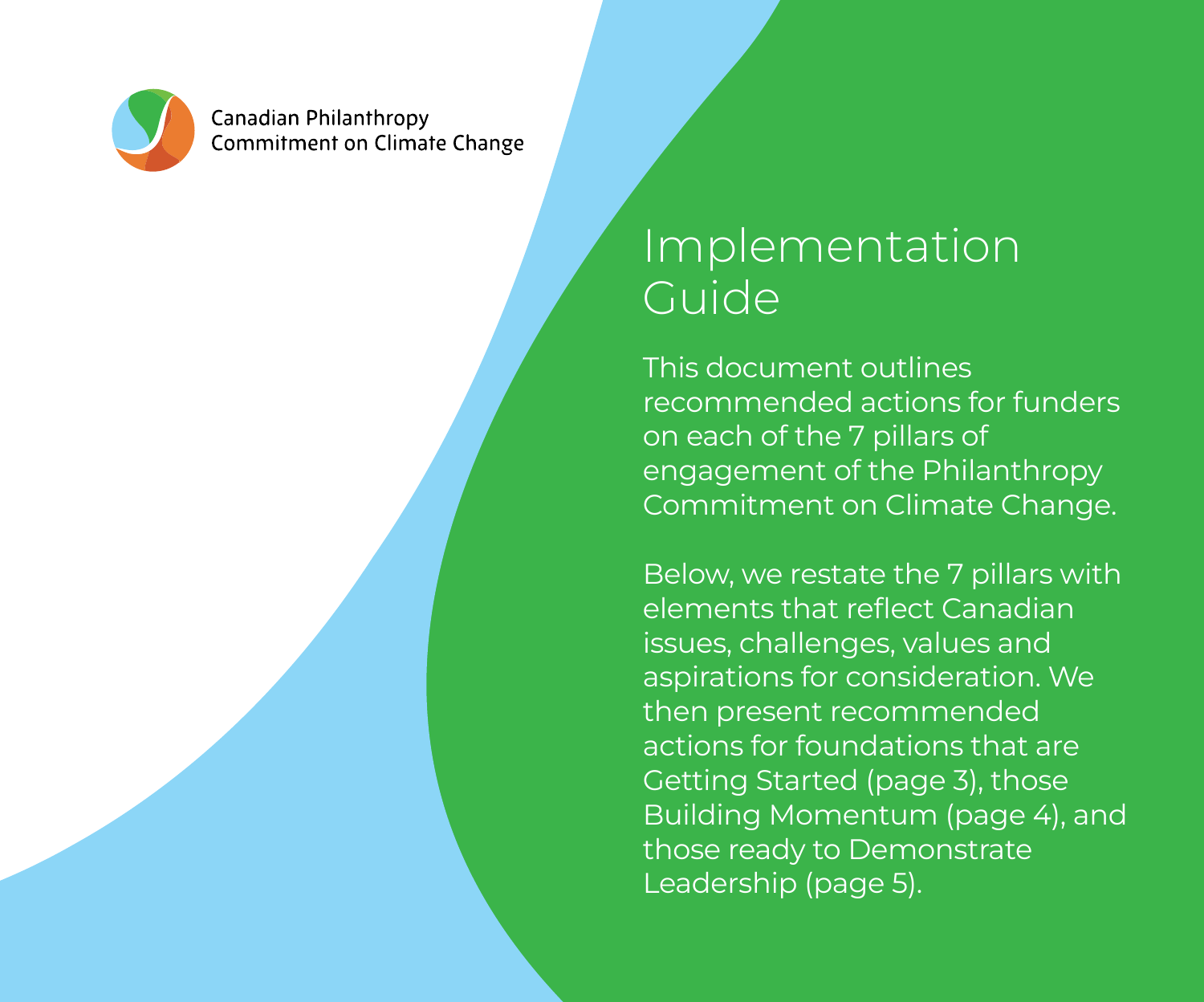

## **The 7 Pillars,** with Canadian Context

| Categories                | <b>Getting Started Actions</b>                                                                                                                                                                                                                                                                                                                                                                                                                                                                                                                                                                                                                                                                                                                                                               |
|---------------------------|----------------------------------------------------------------------------------------------------------------------------------------------------------------------------------------------------------------------------------------------------------------------------------------------------------------------------------------------------------------------------------------------------------------------------------------------------------------------------------------------------------------------------------------------------------------------------------------------------------------------------------------------------------------------------------------------------------------------------------------------------------------------------------------------|
| Education                 | We will ensure that our boards, investment committees, staff, volunteers and<br>stakeholders are informed about the systemic causes, impacts and solutions of<br>climate change, and the implications for our work.<br>In Canada, we respect that Indigenous wisdom, knowledge, and acts of reciprocity<br>are essential to our learning journey and climate justice.                                                                                                                                                                                                                                                                                                                                                                                                                        |
| Resources                 | Recognising the urgency of the situation, we will commit resources to accelerate<br>work that addresses the root causes of climate change or adaptation to its impacts.<br>If our governing document or other factors make it difficult to directly fund such<br>work, we will find other ways to contribute, or consider how such barriers might be<br>overcome.<br>In Canada, the system in which we operate can make it prohibitive for groups closest<br>to the work on the ground, often non-qualified donees, to obtain the resources they<br>need. We will advocate for transformative change and identify ways to overcome<br>philanthropic and systemic barriers. We will work to flow funding abundantly now,<br>and over generations, to Indigenous and equity-seeking groups.    |
| Integration               | Within the design and implementation of our programmes, we will seek<br>opportunities to contribute to a fair and lasting transition to a net zero world, and<br>to support adaptation to climate change impacts, especially in the most affected<br>communities.<br>In Canada, we will work to equip grantees, applicants, Boards and staff to consider<br>the many ways in which climate change impacts and intersects with the priority<br>issues and program areas in which we grant. We recognize the multifaceted climate<br>solutions that are grounded in Indigenous wisdom and leadership.                                                                                                                                                                                          |
| Endowments<br>and Assets  | We will consider climate change in relation to the source and management of our<br>operational and any endowed funds. We will seek to align our investment strategy<br>and its implementation with a rapid and just transition to a net zero economy.<br>In Canada, we will take action embedded in science and use our voice as holders of<br>capital to help shift corporate and regulatory behavior. We will work to align more of<br>our investments to UNDRIP and reconciliation investment screens that help us reach<br>our climate goals.                                                                                                                                                                                                                                            |
| Operations                | We will take ambitious action to minimise the climate impact of our own<br>operations, which may include for example travel, buildings and procurement.<br>In Canada, we will also encourage our grantees and peers to consider how their work<br>impacts climate change.                                                                                                                                                                                                                                                                                                                                                                                                                                                                                                                    |
| Influence<br>and Advocacy | We will seek opportunities to work with others, to amplify the voices of frontline<br>communities, and to encourage and support more ambitious action on climate<br>change by our key stakeholders, partners and audiences; these may include<br>businesses, local or national governments, multilateral organisations, donors and<br>funders, individuals or civil society movements.<br>In Canada, we know that philanthropic actors can influence and advocate to<br>advance priorities within the bounds of their charitable status. As allies, we will work<br>to support and uphold Indigenous rights and Indigenous initiatives that protect all<br>living beings, land, water, and air.                                                                                              |
| Transparency              | We will collect and publish information annually on the actions we have taken<br>against the six pillars listed above to share our progress and identify areas for<br>improvement. We will continue to develop our practice, to collaborate, and to learn<br>from each other.<br>In Canada, we will share information on our progress annually via the Canadian<br>Philanthropy Commitment on Climate Change reporting tools so that we can be<br>transparent and held accountable by our peers, our partners and ultimately the<br>public. We will aim to increase our ambition year-over-year with support from the<br>Commitment team.<br>We will seek guidance and <b>heed wisdom</b> from Indigenous and other equity seeking<br>groups to ensure our actions are robust and impactful. |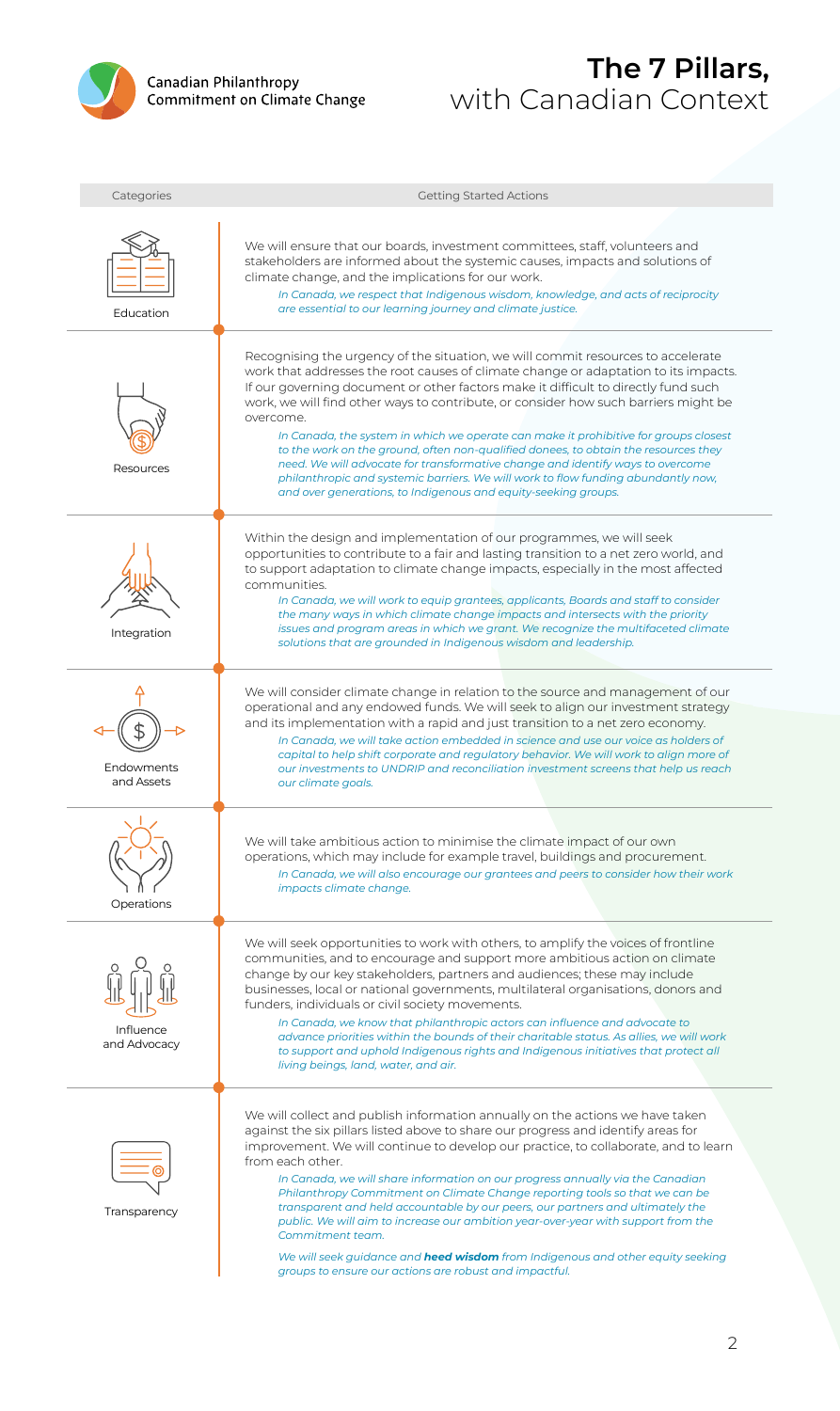



| Categories                | <b>Getting Started Actions</b>                                                                                                                                                                                                                                                                                                                                                                                                                                                                                                                                                                                                                                                                                      |
|---------------------------|---------------------------------------------------------------------------------------------------------------------------------------------------------------------------------------------------------------------------------------------------------------------------------------------------------------------------------------------------------------------------------------------------------------------------------------------------------------------------------------------------------------------------------------------------------------------------------------------------------------------------------------------------------------------------------------------------------------------|
| Education                 | - Distribute resources on climate change that will be provided by this<br>program.<br>- Explore what Indigenous experience and wisdom can teach us about the<br>intersections of climate change and Indigenous rights by, for example:<br>reading resources from Indigenous Climate Action, inviting Indigenous<br>speakers to share (making sure to provide Honoraria to guests).<br>- Learn about the history of Canada and colonial actions. With resources<br>provided, understand how colonization continues today and its many<br>connections to the climate crisis.<br>Explore the multiplier impact of climate change on communities of color<br>and vulnerable groups via resources that will be provided. |
| Resources                 | - Consider how you can share knowledge and staff time, and other resources<br>to support organisations working on the front-line of climate mitigation,<br>adaptation, and advocacy.<br>- Consider what financial resources you can commit within the year and in<br>the future, with particular attention to Indigenous-led initiatives.                                                                                                                                                                                                                                                                                                                                                                           |
| Integration               | - Identify how climate change impacts the work you do, and vice versa.<br>Climate change is a threat multiplier that impacts food security, poverty<br>reduction, mental health, and gender equality, and many of the focus areas<br>of Canadian philanthropies.<br>- Consider how you can increase the Indigenous representation at your<br>foundation (hiring indigenous staff or advisors).                                                                                                                                                                                                                                                                                                                      |
| Endowments<br>and Assets  | - Consider climate change across your portfolio in all your funds. Identify any<br>barriers to change (investment committee, etc), and create a plan to remove<br>barriers.<br>- Consider using the Justice Funders' Resonance Framework as a tool to<br>evaluate the stage you are at.<br>- Review your investment policy statement and seek advice on how to embed<br>climate change and a reconciliation screen.                                                                                                                                                                                                                                                                                                 |
| Operations                | - Perform an assessement of how your operations contribute to climate change,<br>and set a science-based climate impact reduction target the following year.<br>Conduct a colonial assessement and commit to a journey of learning and<br>unlearning.                                                                                                                                                                                                                                                                                                                                                                                                                                                               |
| Influence<br>and Advocacy | - Identify climate messengers - including youth, Indigenous and<br>equity-seeking leaders in your community and stakeholders - grantees,<br>donors, and partners - and find ways to lend your platform to their message<br>(via your events, newsletters, in meetings with officials, etc.).<br>- Contribute to efforts of local Indigenous projects, movements, communities<br>and nations taking climate action.<br>- Support the advocacy efforts of climate-focused environmental groups.                                                                                                                                                                                                                       |
| Transparency              | - Share back with us on your actions. We will work with you on simple, easy to<br>do reporting against each of these pillars. We will also create opportunities<br>to share learnings with peers on the climate action journey.<br>- Make sure your actions are easily accessible, whether in a report, on your<br>website, and/or shared on social media.<br>- Emphasize your organization's support for Indigenous organizations (be<br>explicit on how much funding when to Indigenous-led organizations).<br>3                                                                                                                                                                                                  |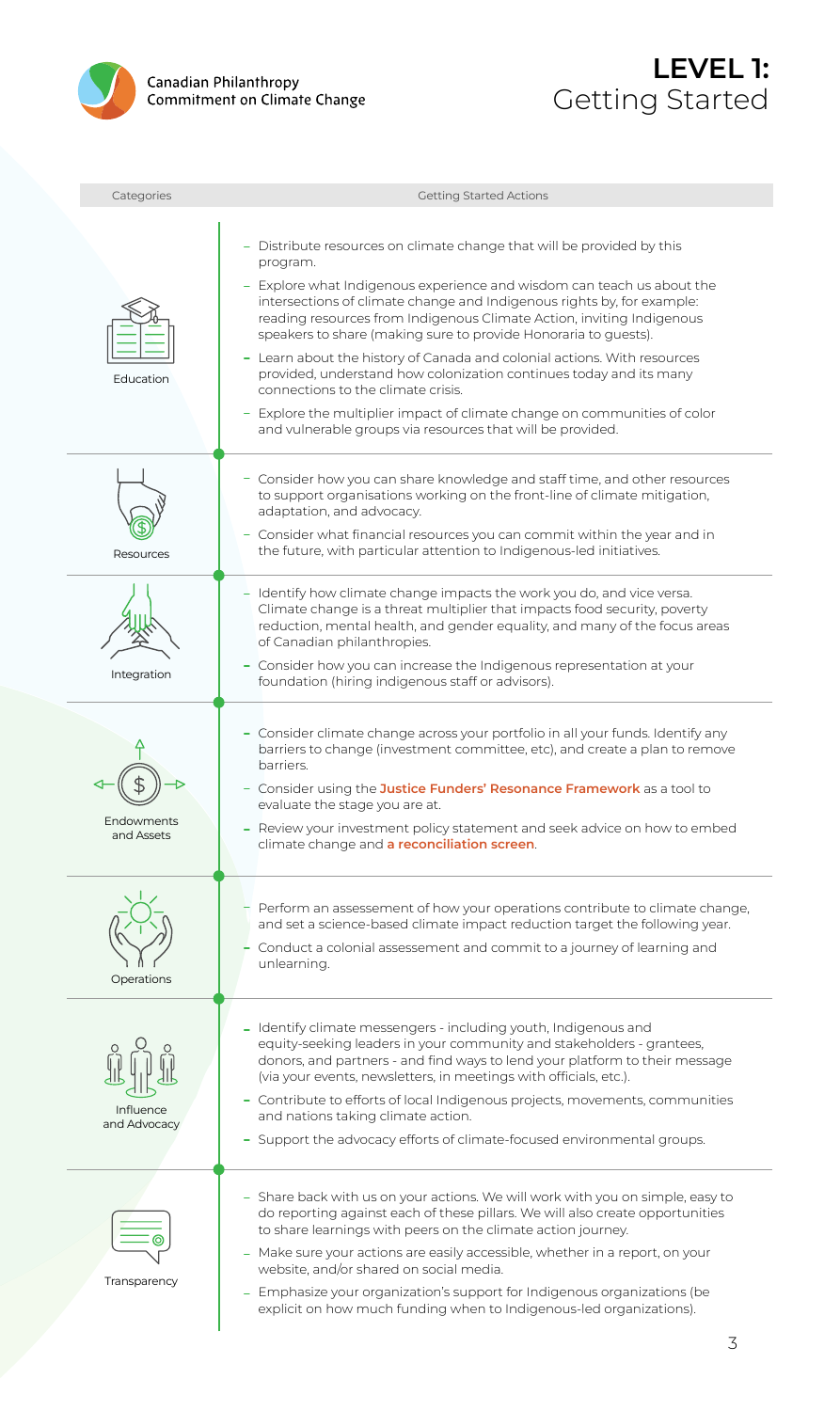

## **LEVEL 2:**  Building Momentum

*\*includes ALL actions from Getting Started, in addition to actions listed below.* 

| Categories                | 'Getting Started' Actions Plus:                                                                                                                                                                                                                                                                                                                                                                                                                                                                                                                                                                                                                                                                                                                                                               |
|---------------------------|-----------------------------------------------------------------------------------------------------------------------------------------------------------------------------------------------------------------------------------------------------------------------------------------------------------------------------------------------------------------------------------------------------------------------------------------------------------------------------------------------------------------------------------------------------------------------------------------------------------------------------------------------------------------------------------------------------------------------------------------------------------------------------------------------|
| Education                 | - Create discussion opportunities for your Board, grantees and peers from<br>resources and question prompts that will be provided.<br>- Host at least two discussions on the intersections of climate justice, social<br>justice, and Indigenous sovereignty (resources will be provided).                                                                                                                                                                                                                                                                                                                                                                                                                                                                                                    |
| Resources                 | - Evaluate your strategic plan and granting through a climate lens, and<br>identify structures, policies and practices that may hinder committing<br>additional resources. (E.g. what bylaws may be challenging? How does your<br>mission, vision and values guide your commitment?).<br>- Regardless of your funding focus, identify how you can fund at least one<br>initiative that results in climate action, whether direct or indirect (narrative<br>shifting, community adaptation, evidence-based mitigation, etc.).<br>- Consider how your grantmaking processes (applications, decisions,<br>reporting) can shift resources and power.<br>- Consider how to allocate a percentage of your resources to transformational<br>support for Indigenous and equity seeking organizations. |
| Integration               | - Share your findings from the 'Getting started' exercise and participate in<br>community discussions.<br>- Add a climate lens question to your applications for grants (samples can be<br>provided) to encourage reflection on the intersectionality of climate and<br>your funding focus.<br>- Add an Indigenous sovereignty and leadership lens to your application<br>(recommended wording will be provided).<br>- Identify how to go beyond existing work to connect the dots between<br>climate change and supporting climate action in the most affected<br>communities.<br>- Pinpoint how you can increase Indigenous representation at all levels within<br>your organization and make an action plan.                                                                               |
| Endowments<br>and Assets  | - Measure the climate impact of your portfolio and consider whether<br>permanent endowments remain strategic and optimal in respect of goals<br>and urgency.<br>- Set a science-based carbon reduction target for your portfolio.<br>- Define your climate action investment strategy and commit to investing in<br>climate solutions that respect human and Indigenous rights.                                                                                                                                                                                                                                                                                                                                                                                                               |
| Operations                | - Take 3 impactful actions within the year to reduce your climate impact,<br>based on your climate change assessement.<br>- Set a climate impact reduction target.                                                                                                                                                                                                                                                                                                                                                                                                                                                                                                                                                                                                                            |
| Influence<br>and Advocacy | - Identify areas of influence where you might elevate the efforts of<br>climate-focused environmental groups, Indigenous and other equity<br>seeking groups and Indigenous-led groups.<br>- Identify three ways you can support Indigenous sovereignty and land, water,<br>air stewardship.                                                                                                                                                                                                                                                                                                                                                                                                                                                                                                   |
| Transparency              | - Evaluate your actions. How can you be more ambitious next year? Identify<br>internal goals.<br>- Take a close look at the support you provided to Indigenous Organizations.<br>How much of your funding went to Indigenous-led organizations? How can<br>you provide more funding to these groups next year?                                                                                                                                                                                                                                                                                                                                                                                                                                                                                |